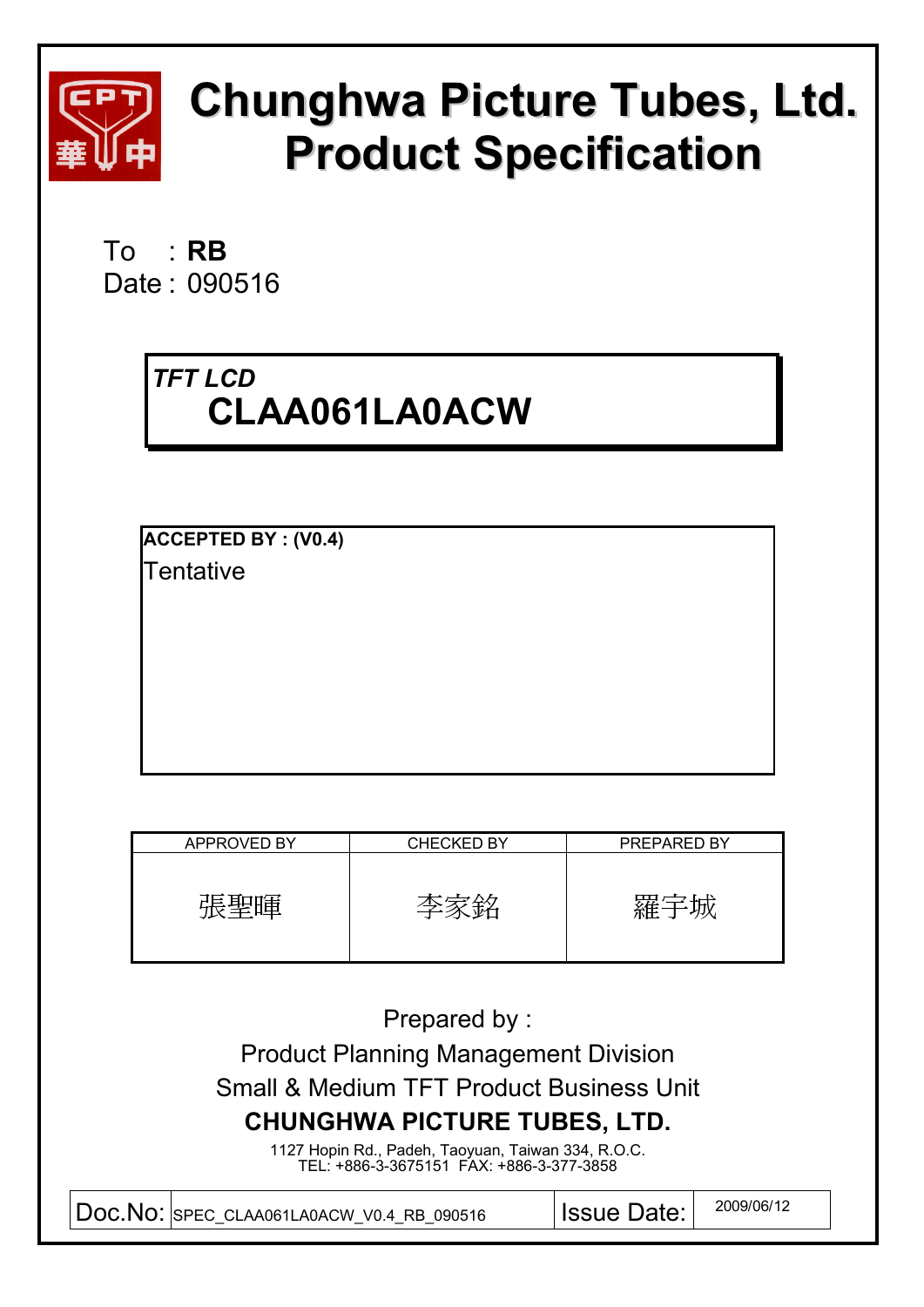# **REVISION STATUS**

| Revision<br><b>Notice</b> | Description                               | Page           | Rev. Date  |
|---------------------------|-------------------------------------------|----------------|------------|
| 0.0                       | First revision (Tentative)                | --             | 2009/02/23 |
| 0.1                       | Revise TFT LCD Power Voltage              | 6              | 2009/04/16 |
| 0.1                       | Revise Power · Signal sequence            | $\overline{7}$ | 2009/04/16 |
| 0.1                       | <b>Revise Backlight Unit</b>              | 8              | 2009/04/16 |
| 0.1                       | Revise the Interface Connection           | 9,10           | 2009/04/16 |
| 0.1                       | Revise the Input Signal                   | $\triangle$ 11 | 2009/04/16 |
| 0.1                       | <b>Revise the Mechanical Dimension</b>    | 13,14          | 2009/04/16 |
| 0.1                       | Revise the Reliability Test               | 17             | 2009/04/16 |
| 0.2                       | <b>Revise Backlight Unit</b>              | 8              | 2009/04/17 |
| 0.2                       | Revise CN2 (BLU connector)                | 10             | 2009/04/17 |
| 0.3                       | Revise ABSOLUTE MAXIMUM RATINGS           | 5              | 2009/04/27 |
| 0.3                       | Revise Power · Signal sequence            | $\overline{7}$ | 2009/04/27 |
| 0.3                       | <b>Revise Backlight Unit</b>              | 8              | 2009/04/27 |
| 0.3                       | <b>Revise Optical characteristics</b>     | 15             | 2009/04/27 |
| 0.4                       | Revise General specifications table       | 4              | 2009/06/12 |
| 0.4                       | Revise TFT LCD Power Voltage              | 6              | 2009/06/12 |
| 0.4                       | <b>Revise TFT-LCD Current Consumption</b> | 7              | 2009/06/12 |
| 0.4                       | <b>Revise Backlight Unit</b>              | 8              | 2009/06/12 |
| 0.4                       | Revise Horizontal Timing Specification    | 11             | 2009/06/12 |
| 0.4                       | <b>Revise Optical Characteristics</b>     | 15             | 2009/06/12 |
|                           |                                           |                |            |
|                           |                                           |                |            |
|                           |                                           |                |            |
|                           |                                           |                |            |
|                           |                                           |                |            |
|                           |                                           |                |            |
|                           |                                           |                |            |
|                           |                                           |                |            |
|                           |                                           |                |            |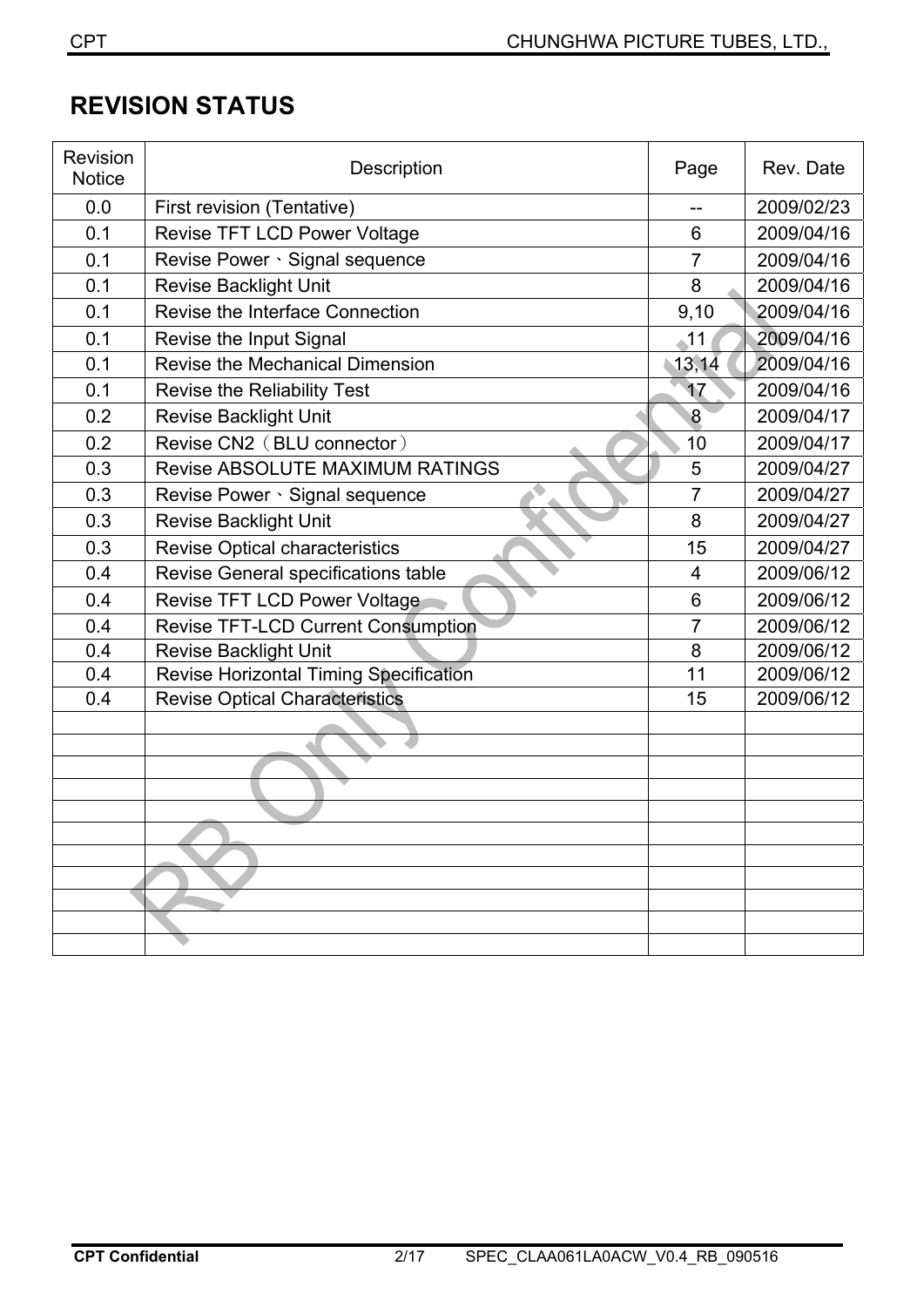# **CONTENTS**

| $7\qquad$ |
|-----------|
|           |
|           |
|           |
|           |
|           |
|           |
|           |
|           |
|           |
|           |
|           |
|           |
|           |
|           |
|           |
|           |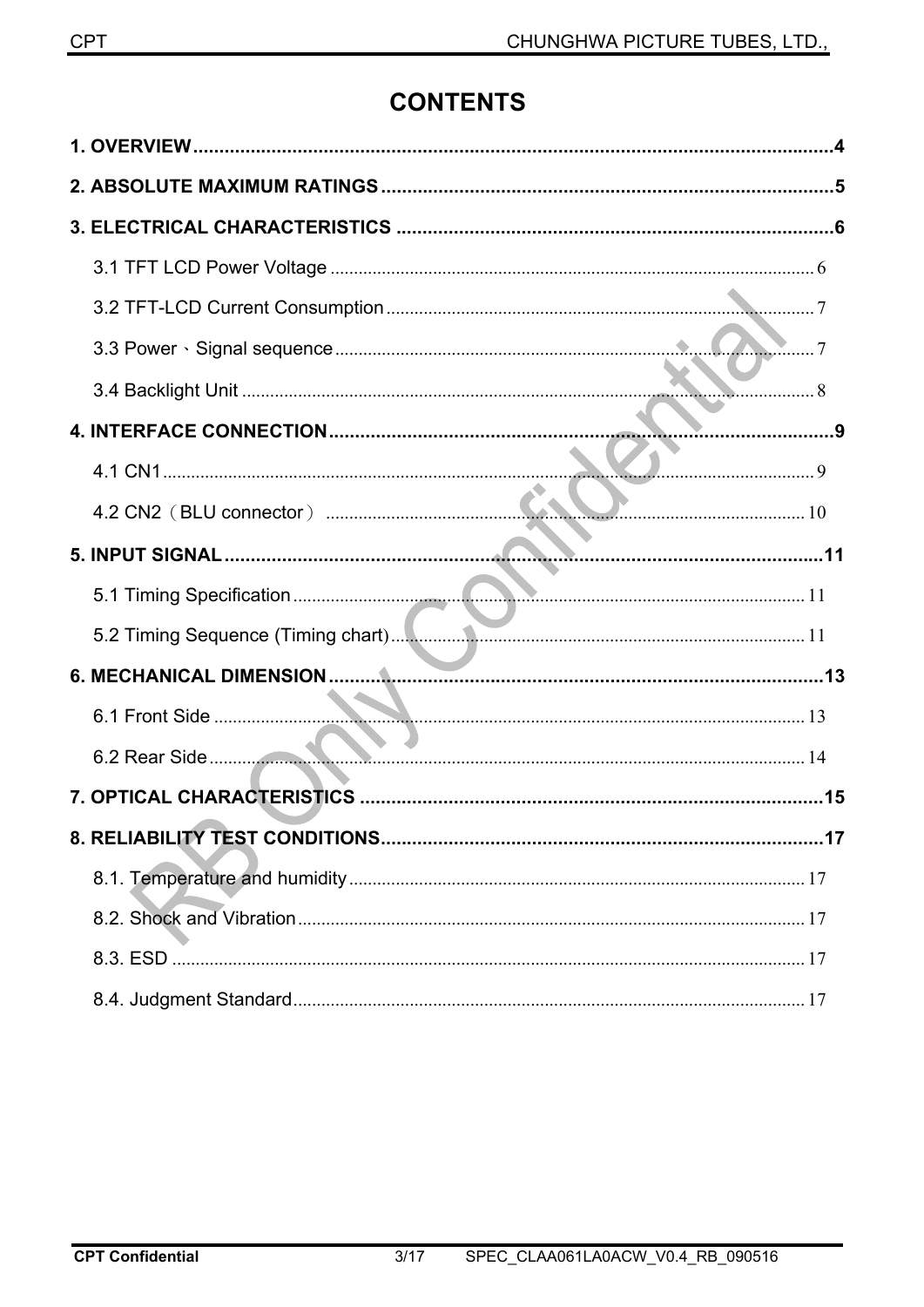## **1. OVERVIEW**

CLAA061LA0ACW is 15.4cm(6.1") color TFT-LCD (Thin Film Transistor Liquid Crystal Display) module composed of LCD panel, driver ICs, control circuit and LED backlight. By applying 800×480 images are displayed on the 6.1" diagonal screen. Display 262K colors by 6 Bit R.G.B signal input.

General specifications are summarized in the following table:

| <b>ITEM</b>                        | <b>SPECIFICATION</b>                           |
|------------------------------------|------------------------------------------------|
| Display Area (mm)                  | 136.2(H)×72(V) (6.1-inch diagonal)             |
| Number of Pixels                   | 800(H) x 3(RGB) x 480(V)                       |
| Pixel Pitch (mm)                   | $0.17025(H) \times 0.150(V)$                   |
| <b>Color Pixel Arrangement</b>     | RGB vertical stripe                            |
| <b>Display Mode</b>                | Normally white, TN                             |
| Number of Colors                   | 262,144                                        |
| Optimum Viewing Angle              | 6 o'clock                                      |
| Brightness (cd/m^2)                | 500nit(Typ)                                    |
| Response Time (Tr+Tf)              | $20ms$ (Typ)                                   |
| Viewing Angle(BL on, $CR \ge 10$ ) | 140 Degree( Horizontal); 120 Degree( Vertical) |
| Power Consumption $(W)$            | 2.2W(Typ)                                      |
| Electrical Interface(data)         | TTL                                            |
| Module Size (mm)                   | 149.0(W)x82.9(H)x6.2(D)                        |
| Module Weight (g)                  | $\overline{1}30$ (Typ)                         |
| <b>Backlight Unit</b>              | LED                                            |
| <b>Surface Treatment</b>           | Anti-Glare type, Hardness: 3H                  |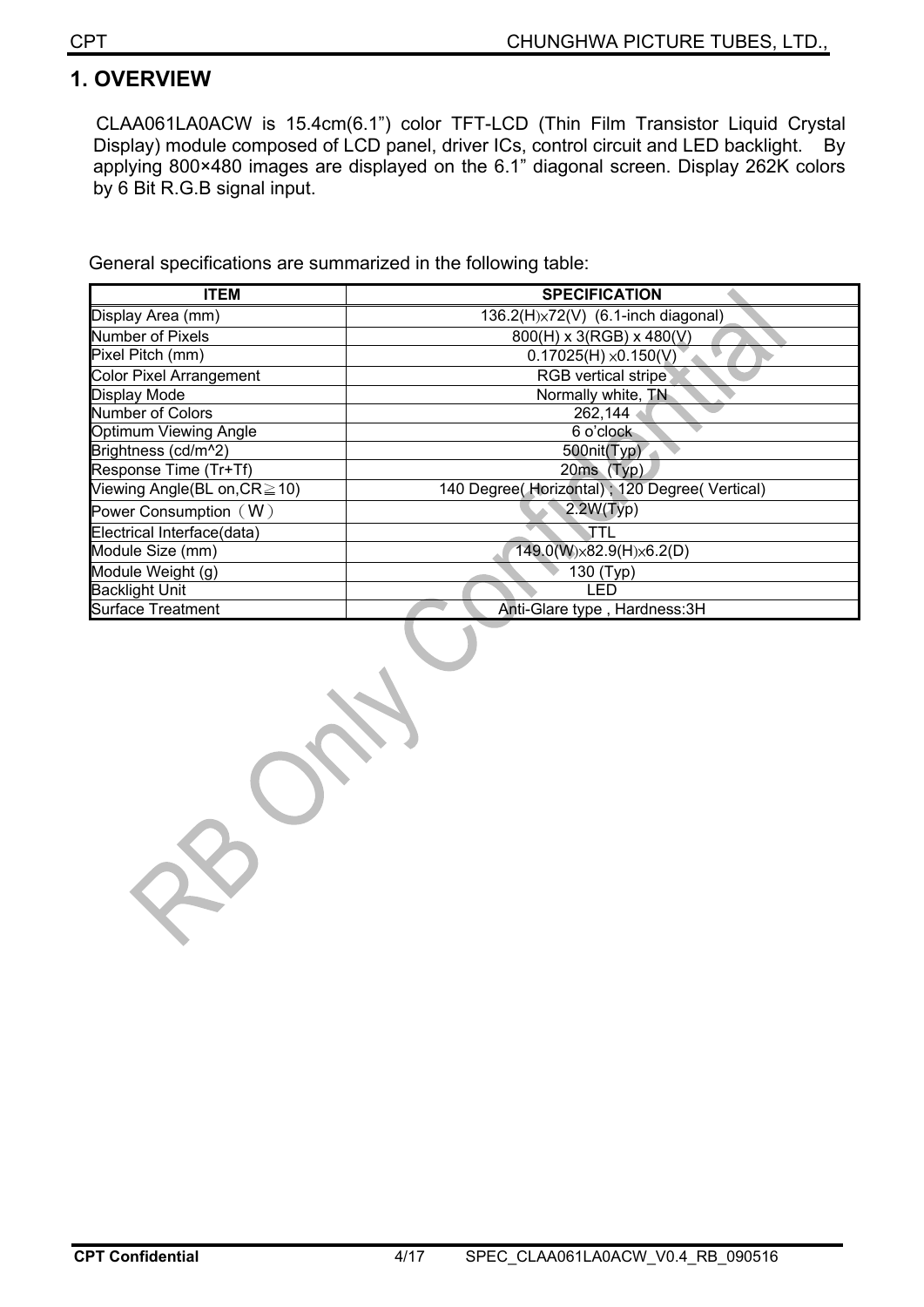## **2. ABSOLUTE MAXIMUM RATINGS**

The following are maximun values which, if exceeded, may cause faulty operation or damage to the unit.

| <b>Item</b>                    | Symbol                      | Min.   | Max. | <b>Unit</b> | <b>Note</b> |
|--------------------------------|-----------------------------|--------|------|-------------|-------------|
| <b>Digital Supply Voltage</b>  | <b>Vcc</b>                  | $-0.5$ | 5.0  |             |             |
| Analog Supply Voltage          | <b>AVDD</b>                 | $-0.5$ | 13.5 |             |             |
| Gate On Voltage                | VGH                         | $-0.3$ | 40   |             |             |
| Gate Off Voltage               | VGL                         | $-20$  | 0.3  |             |             |
| Gate On-Gate Off Voltage       | <b>VGH-VGL</b>              | $-0.3$ | 40   |             |             |
| Forward Current(per LED)       |                             |        | 25   | mA          |             |
| Reverse Voltage(per LED)       | VR                          |        | 5    |             |             |
| Pulse Forward Current(per LED) | lfp                         |        | 80   | mA          | [Note 2]    |
| <b>Operation Temperature</b>   | ${\mathsf T}_{\textsf{op}}$ | $-30$  | 85   |             | Note 1      |
| Storage Temperature            | l <sub>stq</sub>            | $-40$  | 90   | $\sim$      | Note 1      |

#### [Note]

[Note1] If users use the product out off the environmemt operation range (temperature and humidity), it will concern for visual quality.

**[Note2]** Ifp Conditions : Pulse Width $\leq$ 10msec, Duty $\leq$ 1/10.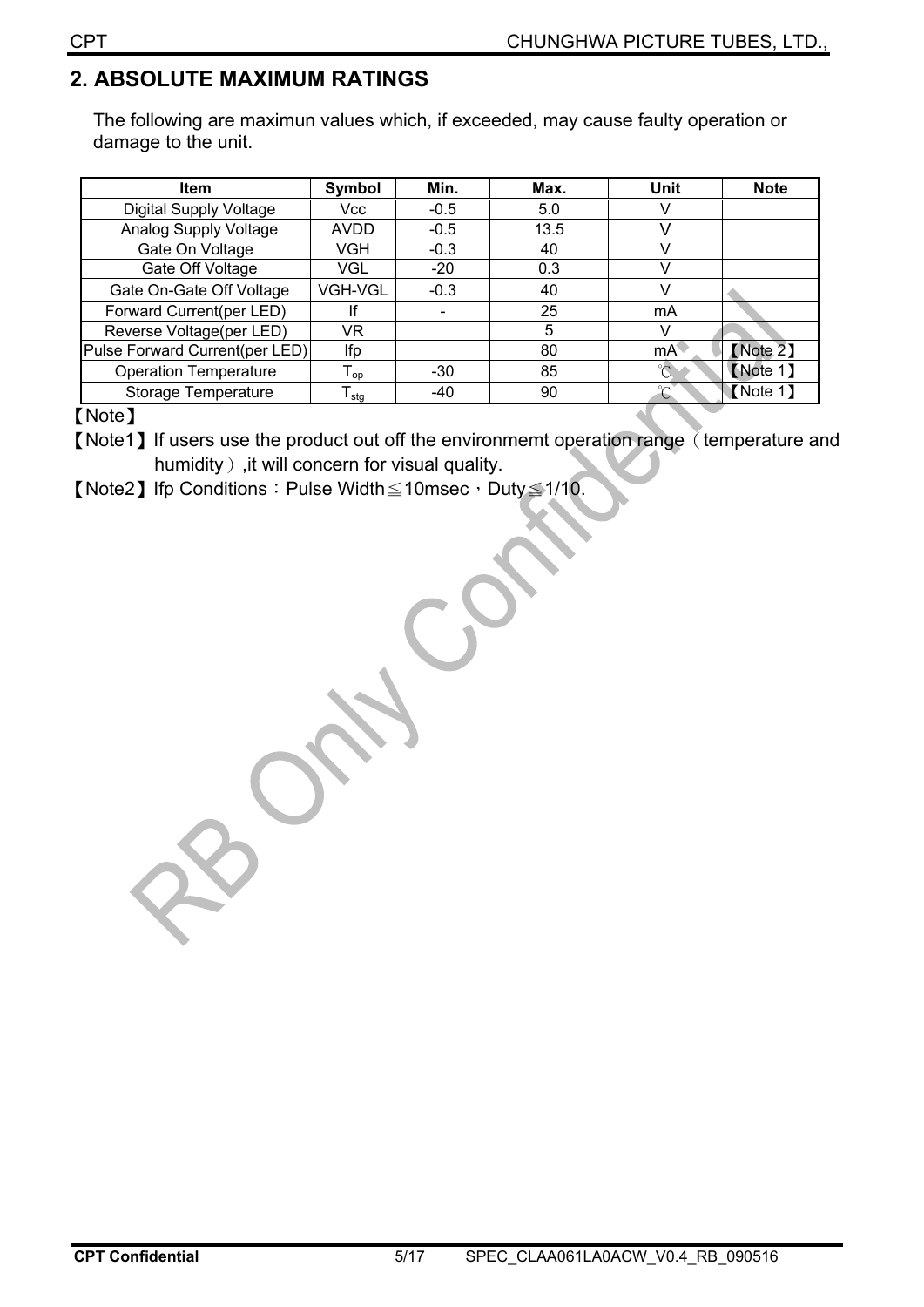# **3. ELECTRICAL CHARACTERISTICS**

3.1 TFT LCD Power Voltage

|                        |                |            |      |            |                | Ta=25 $°C$  |
|------------------------|----------------|------------|------|------------|----------------|-------------|
| <b>Item</b>            | <b>Symbol</b>  | Min.       | Typ. | Max.       | Unit.          | <b>Note</b> |
| Digital Supply Voltage | <b>VCC</b>     | 3          | 3.3  | 3.6        | v              |             |
| Analog Supply Voltage  | AVDD           | 9.4        | 9.6  | 9.8        | V              |             |
| Gate On Voltage        | <b>VGH</b>     | 17         | 18   | 19         | V              |             |
| Gate Off Voltage       | <b>VGL</b>     | $-6.6$     | -6   | $-5.4$     | V              |             |
| Common Voltage         | <b>VCDC</b>    | 3.28       | 3.38 | 3.48       | V              | [Note1]     |
|                        | V <sub>1</sub> |            | 8.37 |            | V              |             |
|                        | V <sub>2</sub> |            | 6.89 |            | V              |             |
|                        | V <sub>3</sub> |            | 6.49 |            | V              |             |
|                        | V <sub>4</sub> |            | 6.15 |            | V              |             |
| Gamma Voltage          | V5             |            | 5.23 |            | $\vee$         |             |
|                        | V <sub>6</sub> |            | 3.71 |            | $\overline{V}$ |             |
|                        | V <sub>7</sub> |            | 2.79 |            | V              |             |
|                        | V <sub>8</sub> |            | 2.45 |            | V              |             |
|                        | V9             |            | 2.05 |            | $\vee$         |             |
|                        | V10            |            | 0.57 |            | V              |             |
| Logic Input Voltage    | <b>VIH</b>     | 0.7VCC     |      | <b>VCC</b> | $\vee$         |             |
|                        | VIL            | <b>GND</b> |      | 0.3VCC     | ٧              |             |

[Note]

[Note1] Please adjust VCDC to make the flicker level be minimum.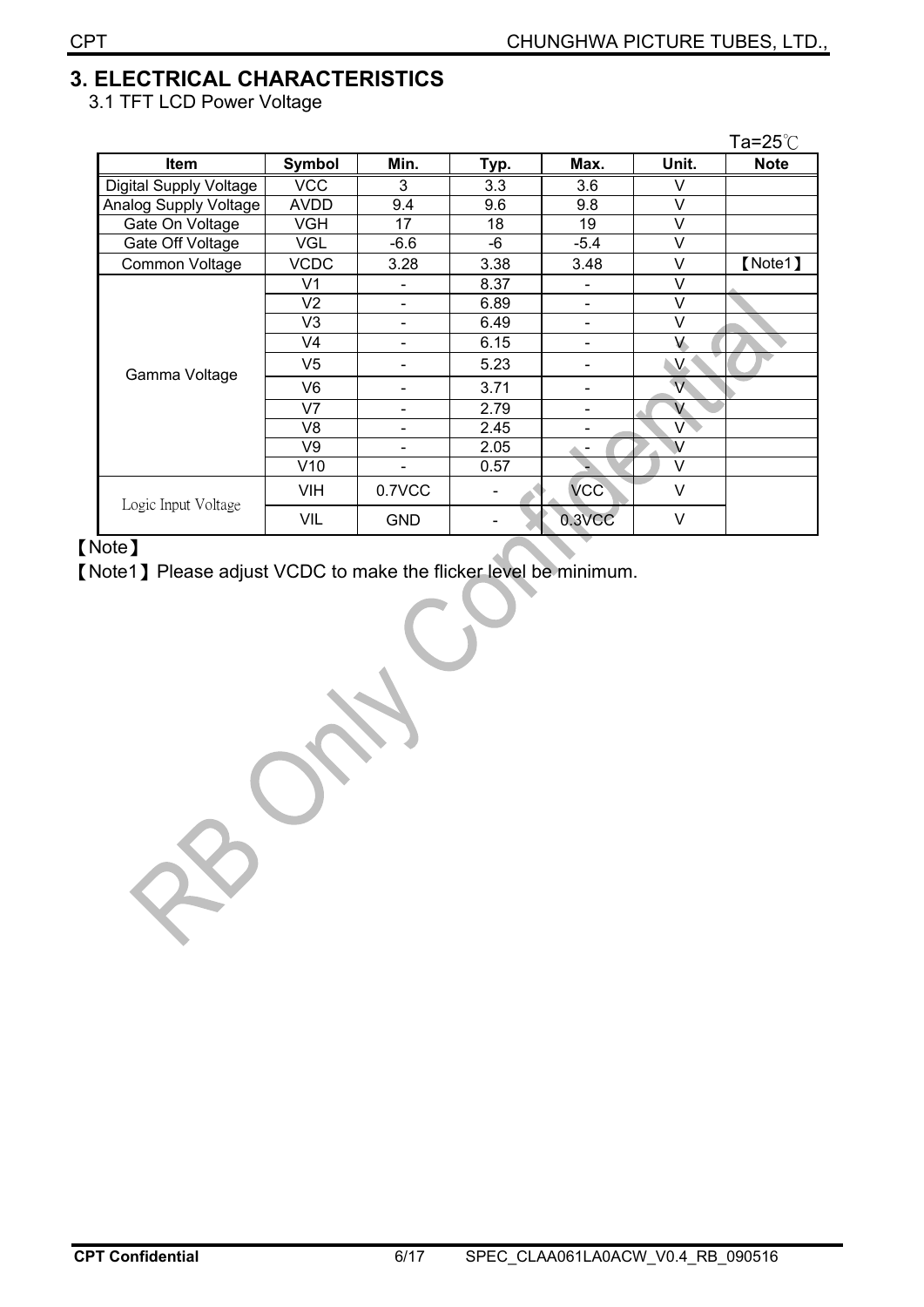| <b>Item</b>                       | Symbol       | <b>Condition</b> | Min. | Typ.  | Max. | Unit. | <b>Note</b> |
|-----------------------------------|--------------|------------------|------|-------|------|-------|-------------|
| Gate on Current                   | <b>IVGH</b>  | $VGH = 18 V$     |      | 0.5   |      | mA    | [Note1]     |
| Gate off Current                  | <b>IVGL</b>  | $VGL = -6 V$     |      | 0.5   |      | mA    | [Note1]     |
| <b>Digital Current</b>            | <b>IVCC</b>  | $VCC = 3.3V$     |      | 5     | 10   | mA    | [Note1]     |
| Analog Current                    | <b>IAVDD</b> | $AVDD = 9.6 V$   |      | 35    | 45   | mA    | [Note1]     |
| <b>Total Power</b><br>Consumption | PC.          |                  |      | 364.5 | 489  | mW    | 【Note1】     |

#### 3.2 TFT-LCD Current Consumption

[Note]

[Note1] Typical: Under 64 gray pattern @ Vcc =  $3.3$  V $($  Frame rate is 60 Hz $)$ Maximum: Under black pattern @ Vcc =  $3.0$  V $($  Frame rate is 60 Hz $)$ 





ʳʳʳʳʳʳʳʳʳʳʳʳʳʳʳʳʳʳʳʳʳʳʳ(a)Gray-level Pattern (b)Black Pattern

3.3 Power · Signal sequence

Power On: VCC→AVDD/VGL→VGH→Video & Logic Signal Power Off: Video & Logic Signal→VGH→AVDD/VGL→VCC

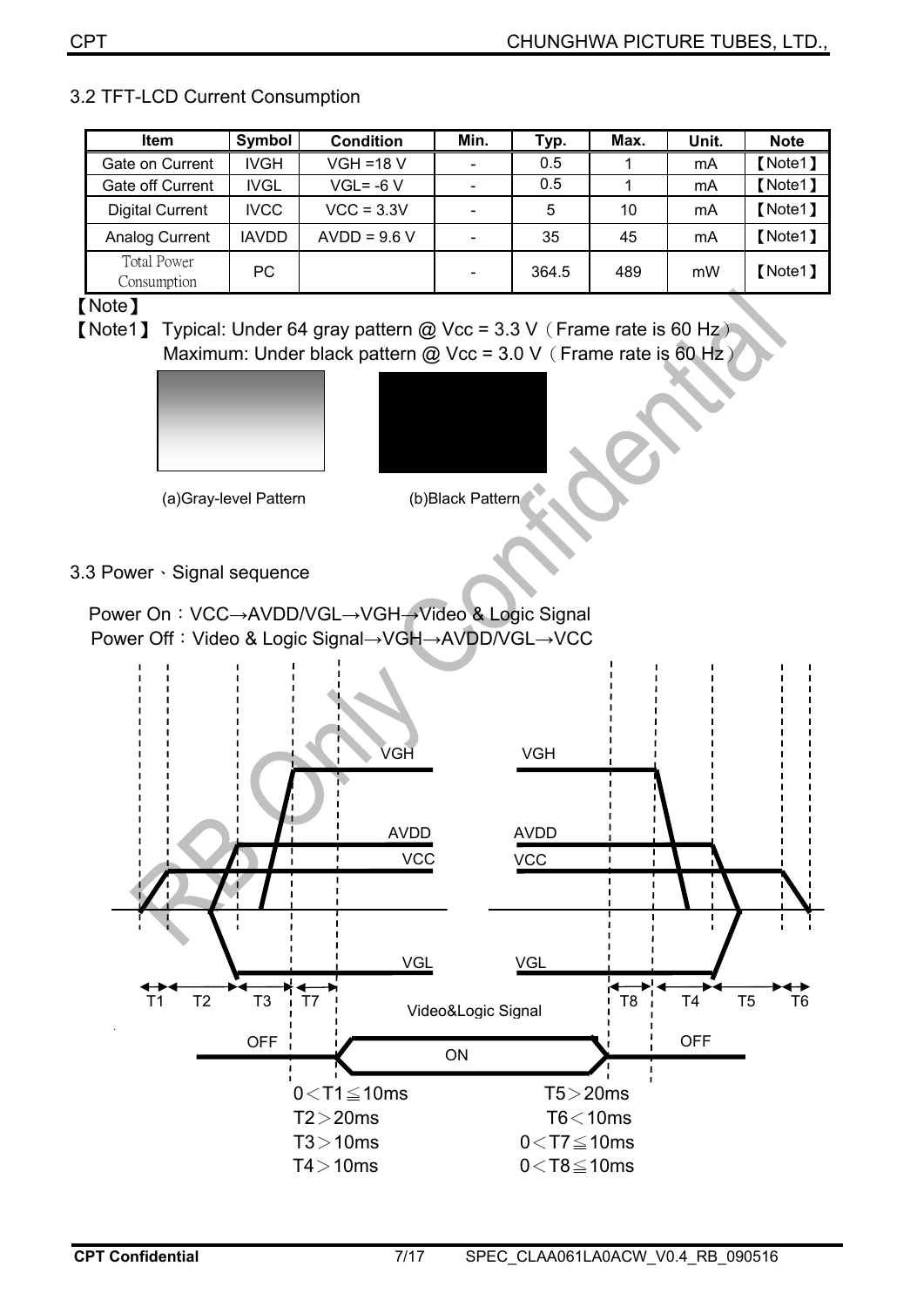#### 3.4 Backlight Unit

|                    |               |       |            |       |             | Ta= $25^\circ$ C |
|--------------------|---------------|-------|------------|-------|-------------|------------------|
| <b>ITEM</b>        | <b>SYMBOL</b> | MIN.  | TYP.       | MAX.  | <b>UNIT</b> | <b>Note</b>      |
| <b>LED</b> current | IL            | --    | 100        | --    | mA          |                  |
| LED voltage        | VL            | 16.62 | 19.2       | 21.18 |             |                  |
| Power consumption  | WL            | --    | 1.92       | --    | W           |                  |
| LED Life Time      | N/A           | TBD   | <b>TBD</b> | TBD   | Hour        | $IF = 20mA$      |

Note:

\*1)LED Circuit Diagram



\*2)A: Anode( $+)$ , K: Cathode( $-$ )

- \*3)We suggest using the constant current control to avoid the leakage light and brightness quality issue.
- \*4) Difinition of Led lifetime: Luminance < Initial luminance 50%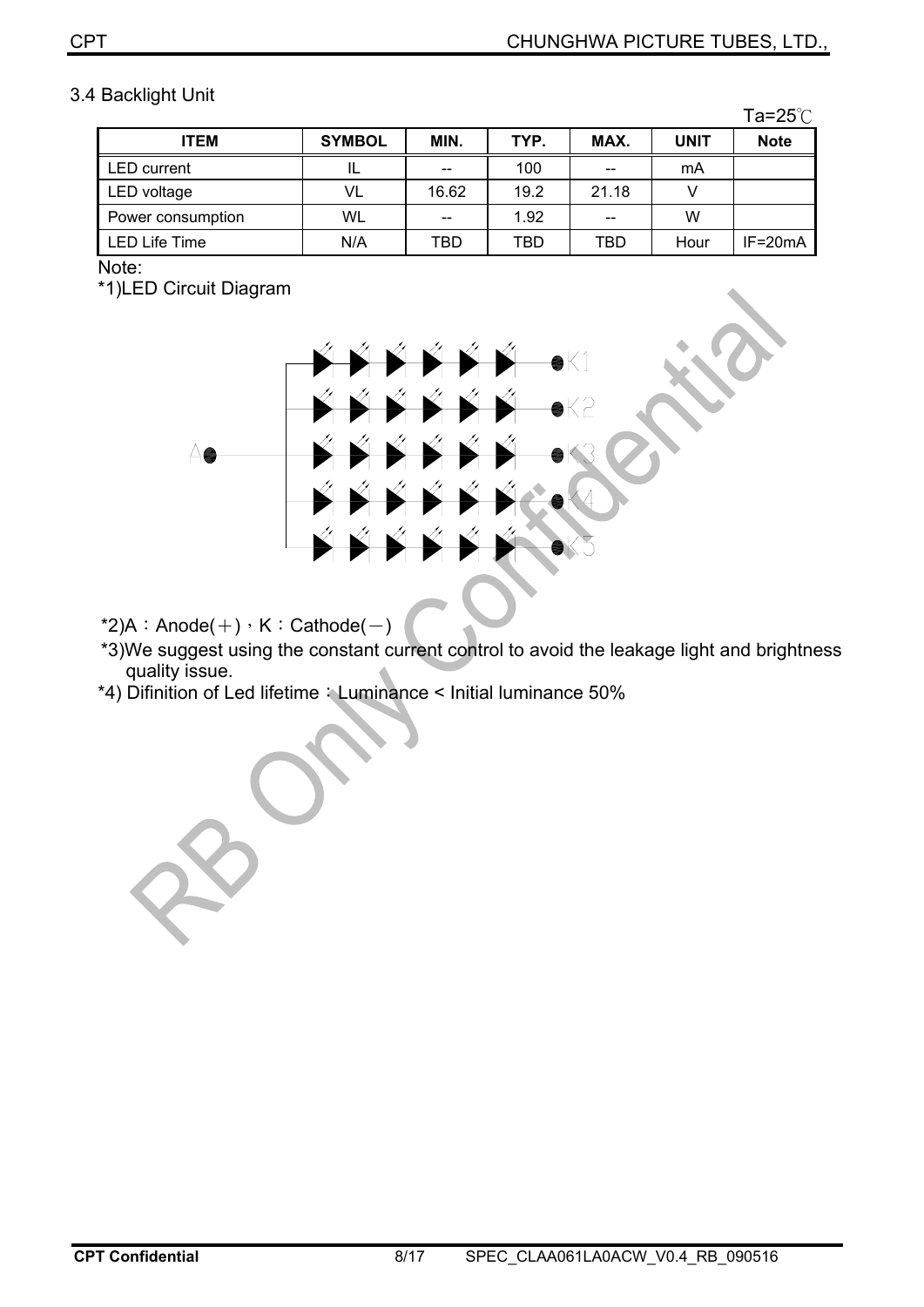## **4.**ʳ**INTERFACE CONNECTION**

| 4.1 CN1         |                                    |                                                                |
|-----------------|------------------------------------|----------------------------------------------------------------|
| Pin NO.         | <b>SYMBOL</b>                      | <b>DESCRIPTION</b>                                             |
| 1               | <b>GND</b>                         | Power Ground                                                   |
| $\overline{c}$  | DIO1                               | Horizontal start Pulse Signal I/O                              |
| 3               | <b>NC</b>                          | <b>NC</b>                                                      |
| 4               | VR <sub>1</sub>                    | Gamma Voltage Level 1                                          |
| 5               | VR <sub>2</sub>                    | Gamma Voltage Level 2                                          |
| 6               | VR <sub>3</sub>                    | Gamma Voltage Level 3                                          |
| 7               | VR <sub>4</sub>                    | Gamma Voltage Level 4                                          |
| 8               | VR <sub>5</sub>                    | Gamma Voltage Level 5                                          |
| $\overline{9}$  | VR <sub>6</sub>                    | Gamma Voltage Level 6                                          |
| $\overline{10}$ | VR <sub>7</sub>                    | Gamma Voltage Level 7                                          |
| 11              | VR <sub>8</sub>                    | Gamma Voltage Level 8                                          |
| 12              | VR <sub>9</sub>                    | Gamma Voltage Level 9                                          |
| 13              | <b>VR 10</b>                       | Gamma Voltage Level 10                                         |
| 14              | D <sub>0</sub>                     | Red Data (LSB)                                                 |
| $\overline{15}$ | D01                                | Red Data                                                       |
| 16              | D <sub>02</sub>                    | Red Data                                                       |
| 17              | D <sub>03</sub>                    | Red Data                                                       |
| 18              | D04                                | <b>Red Data</b>                                                |
| 19              | D05                                | Red Data (MSB                                                  |
| 20<br>21        | D <sub>10</sub>                    | Green Data (LSB                                                |
| $\overline{22}$ | D <sub>11</sub><br>D <sub>12</sub> | <b>Green Data</b><br><b>Green Data</b>                         |
| 23              | D <sub>13</sub>                    | <b>Green Data</b>                                              |
| 24              | D14                                | Green Data                                                     |
| 25              | $D\overline{15}$                   | Green Data (MSB                                                |
| 26              | D <sub>20</sub>                    | Blue Data (LSB)                                                |
| $\overline{27}$ | D <sub>21</sub>                    | <b>Blue Data</b>                                               |
| 28              | $\overline{D22}$                   | <b>Blue Data</b>                                               |
| 29              | D <sub>23</sub>                    | <b>Blue Data</b>                                               |
| 30              | D <sub>24</sub>                    | <b>Blue Data</b>                                               |
| 31              | D <sub>25</sub>                    | Blue Data (MSB)                                                |
| $\overline{32}$ | LD                                 | Latch The Polarity of Output and Switch The New Data to Output |
| 33              | <b>SHL</b>                         | Select Left / Right Shift                                      |
| $\overline{34}$ | <b>AVDD</b>                        | Power Supply for Analog Circuit                                |
| 35              | <b>AVDD</b>                        | Power Supply for Analog Circuit                                |
| 36              | <b>GND</b>                         | Power Ground                                                   |
| $\overline{37}$ | <b>GND</b>                         | Power Ground                                                   |
| 38              | <b>CLK</b>                         | <b>Horizontal Clock</b>                                        |
| 39              | <b>DVDD</b>                        | Digtal Power +3.3V                                             |
| 40              | DIO <sub>2</sub>                   | Horizontal start Pulse Signal I/O                              |
| 41              | <b>GND</b>                         | Power Ground                                                   |
| 42              | <b>GND</b>                         | Power Ground                                                   |
| 43              | <b>GND</b>                         | <b>Power Ground</b>                                            |
| 44              | STV <sub>2</sub>                   | Vertical start Pulse Signal I/O                                |
| 45              | <b>UD</b>                          | Up / Down Control Pin                                          |
| 46              | <b>OEV</b>                         | <b>Output Enable</b>                                           |
| $\overline{47}$ | <b>VCLK</b>                        | <b>Vertical Clock</b>                                          |
| 48<br>49        | <b>GND</b><br><b>GND</b>           | Power Ground                                                   |
| 50              | POL                                | Power Ground<br><b>Polarity Selection</b>                      |
| 51              | <b>XON</b>                         | Gate Output all-on control                                     |
| 52              | NC                                 | <b>NC</b>                                                      |
| 53              | <b>VEEG</b>                        | Gate OFF Voltage -6V                                           |
| 54              | NC                                 | NC                                                             |
|                 |                                    |                                                                |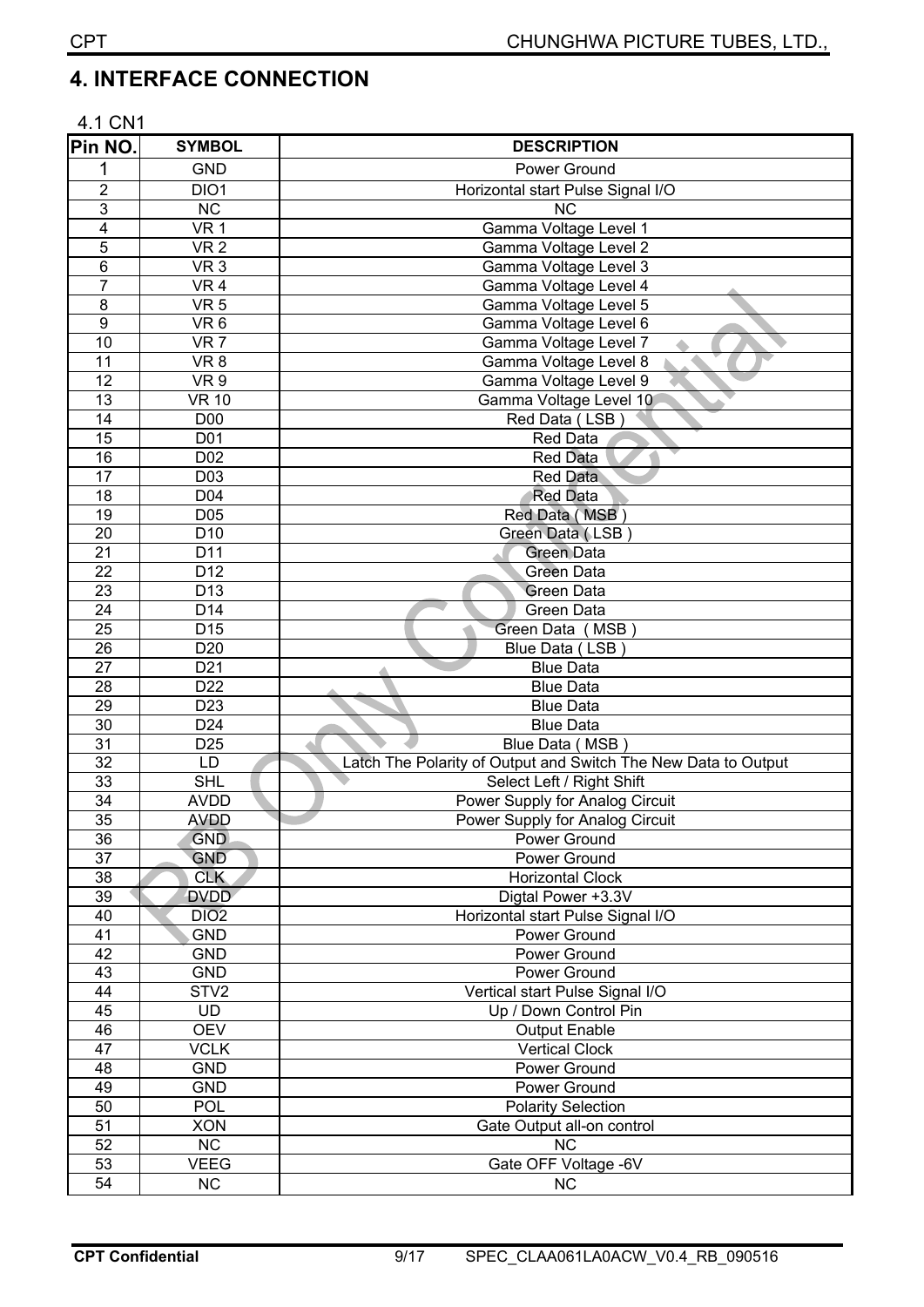CHUNGHWA PICTURE TUBES, LTD.,

| 55 | <b>VDDG</b>      | Gate ON Voltage +18V            |
|----|------------------|---------------------------------|
| 56 | NC.              | NC.                             |
| 57 | STV <sub>1</sub> | Vertical start Pulse Signal I/O |
| 58 | NC.              | NC.                             |
| 59 | <b>VCOM</b>      | Common Voltage                  |
| 60 | VCOM             | Common Voltage                  |

NOTE:

1) GND Pin must ground contact  $\cdot$  can not be floating.

2) SHL: Select left or right

| <b>SHL</b> | DIO1   | DIO <sub>2</sub> | <b>SHIFT</b> |
|------------|--------|------------------|--------------|
|            | Input  | Output           | Right        |
|            | Output | Input            | Left         |

3) UD: Shift up or down control

| UD | STV <sub>1</sub> | STV <sub>2</sub> | <b>SHIFT</b> |
|----|------------------|------------------|--------------|
|    | Input            | Output           | JP.          |
|    | Output           | Input            | Down         |

4)XON: Gate output all-on control

As XON is low then all output pins are forced to VDDG level.

4.2 CN2 (BLU connector)

Outlet connector: STARCONN FR06-S10R1HF-2-E3000

| Pin No.        | <b>SYMBOL</b>  | <b>FUNCTION</b> |
|----------------|----------------|-----------------|
|                | A              | Anode           |
| $\overline{2}$ | А              | Anode           |
| 3              | A              | Anode           |
| 4              | NC             | NC              |
| 5              | K1             | Cathode         |
| 6              | K2             | Cathode         |
| $\tau$         | K3             | Cathode         |
| 8.             | K4             | Cathode         |
| 9              | K <sub>5</sub> | Cathode         |
| 10             | NC             | NC              |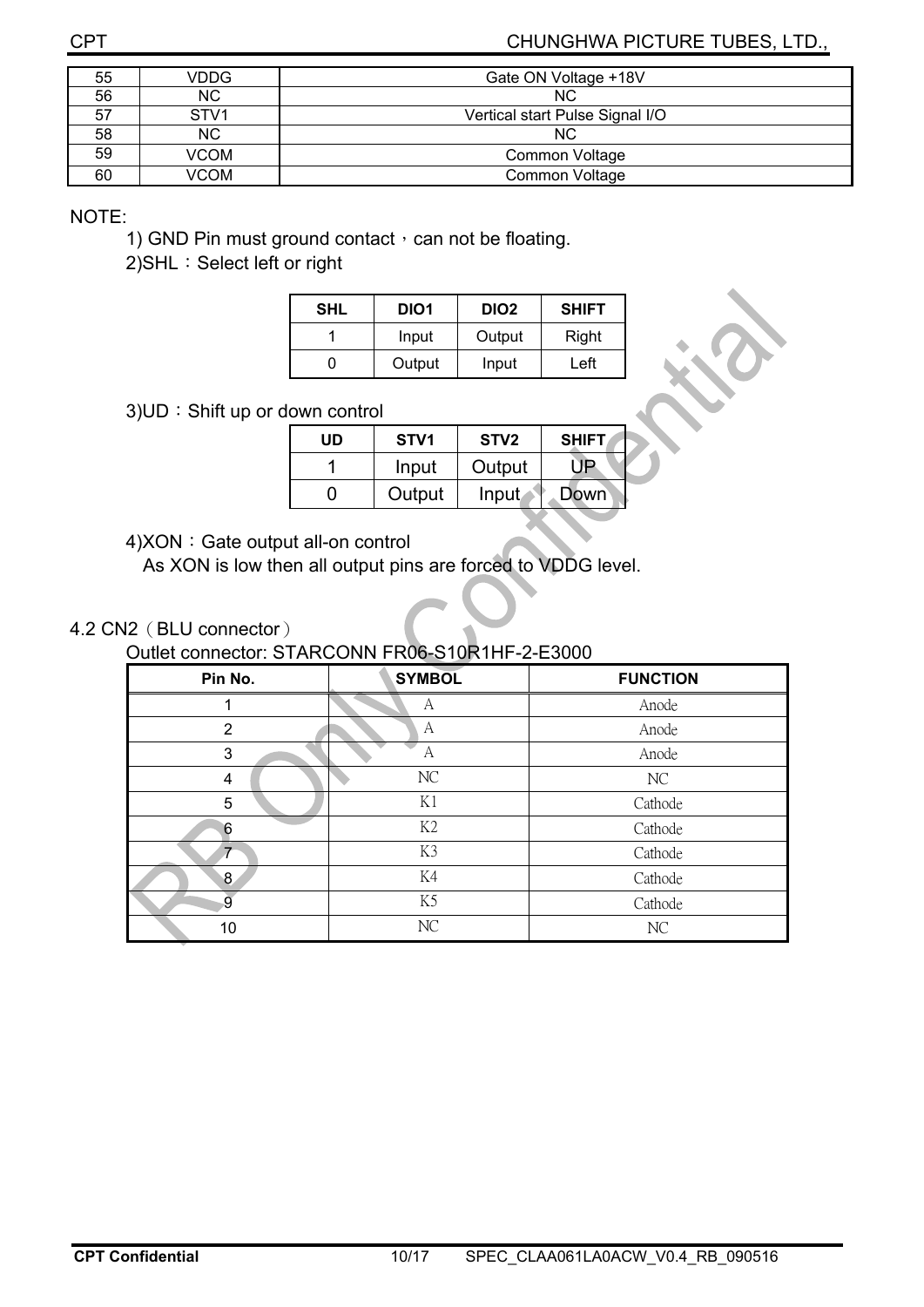## **5. INPUT SIGNAL**

#### 5.1 Timing Specification

5.1.1 Horizontal Timing Specification

| <b>ITEM</b>                   | <b>SYMBOL</b> | <b>SPECIFICATION</b> |            |     | <b>UNIT</b> |
|-------------------------------|---------------|----------------------|------------|-----|-------------|
|                               |               | Min                  | <b>Typ</b> | Max |             |
| <b>CLK Frequency</b>          | 1/Tcph        | 25                   | 32         | 40  | <b>MHz</b>  |
| <b>CLK Pulse Width</b>        | Tcw           | 40%                  |            | 60% | Tcph        |
| Data Set-up Time              | Tsu           | 4                    |            |     | ns          |
| Data Hold Time                | Thd           | 2                    |            |     | ns          |
| Propagation Delay of DIO2/1   | Tphl          | 6                    | 10         | 15  | ns          |
| Time That The Last Data to LD | Tld           | 1                    |            |     | Tcph        |
| Pulse Width of LD             | Twld          | 2                    |            |     | Toph        |
| Time That LD to DIO1/2        | <b>Tlds</b>   | 5                    |            |     | Tcph        |
| POL Set-up Time               | Tpsu          | 6                    |            |     | ns          |
| POL Hold Time                 | <b>Tphd</b>   | 6                    |            |     | ns          |

#### 5.1.2 Vertical Timing Specification

| <b>ITEM</b>                | <b>SYMBOL</b> | <b>SPECIFICATION</b> |     |            | <b>UNIT</b> |
|----------------------------|---------------|----------------------|-----|------------|-------------|
|                            |               | <b>Min</b>           | Typ | <b>Max</b> |             |
| <b>VCLK Frequency</b>      | $1/T$ cpv     |                      |     | 200        | Khz         |
| <b>VCLK Pulse Width</b>    | Tcpvh         | 2.5                  |     |            | μs          |
| STVD/STVU Set-up Time      | Tsu           | 700                  |     |            | ns          |
| STVD/STVU Hold Time        | Thd           | 700                  |     |            | ns          |
| Output Enabled pulse width | Twoe          |                      |     |            | us          |

#### 5.2 Timing Sequence (Timing chart)

5.2.1 Horizontal Timing Sequence

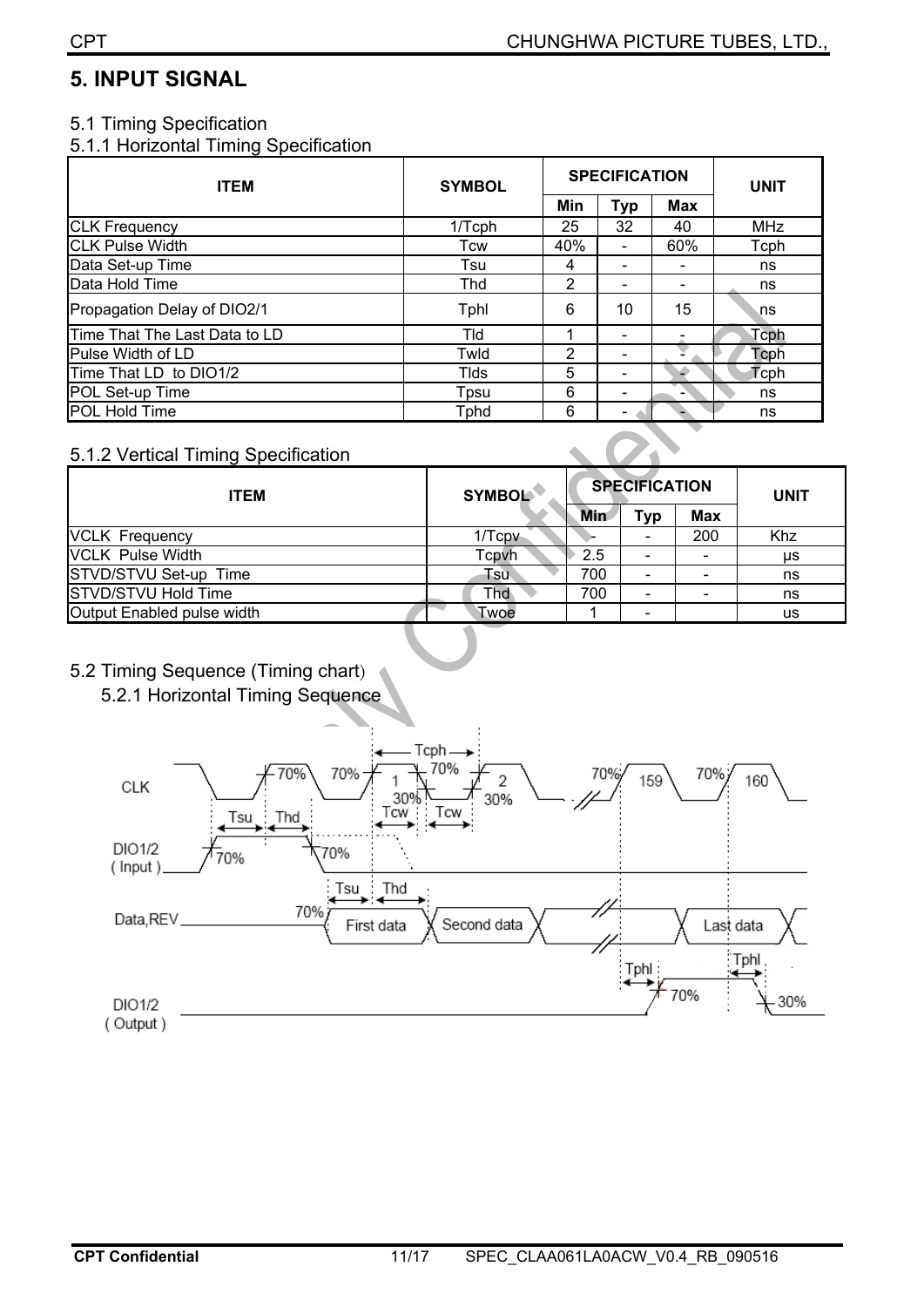



#### 5.2.2 Vertical Timing Sequence

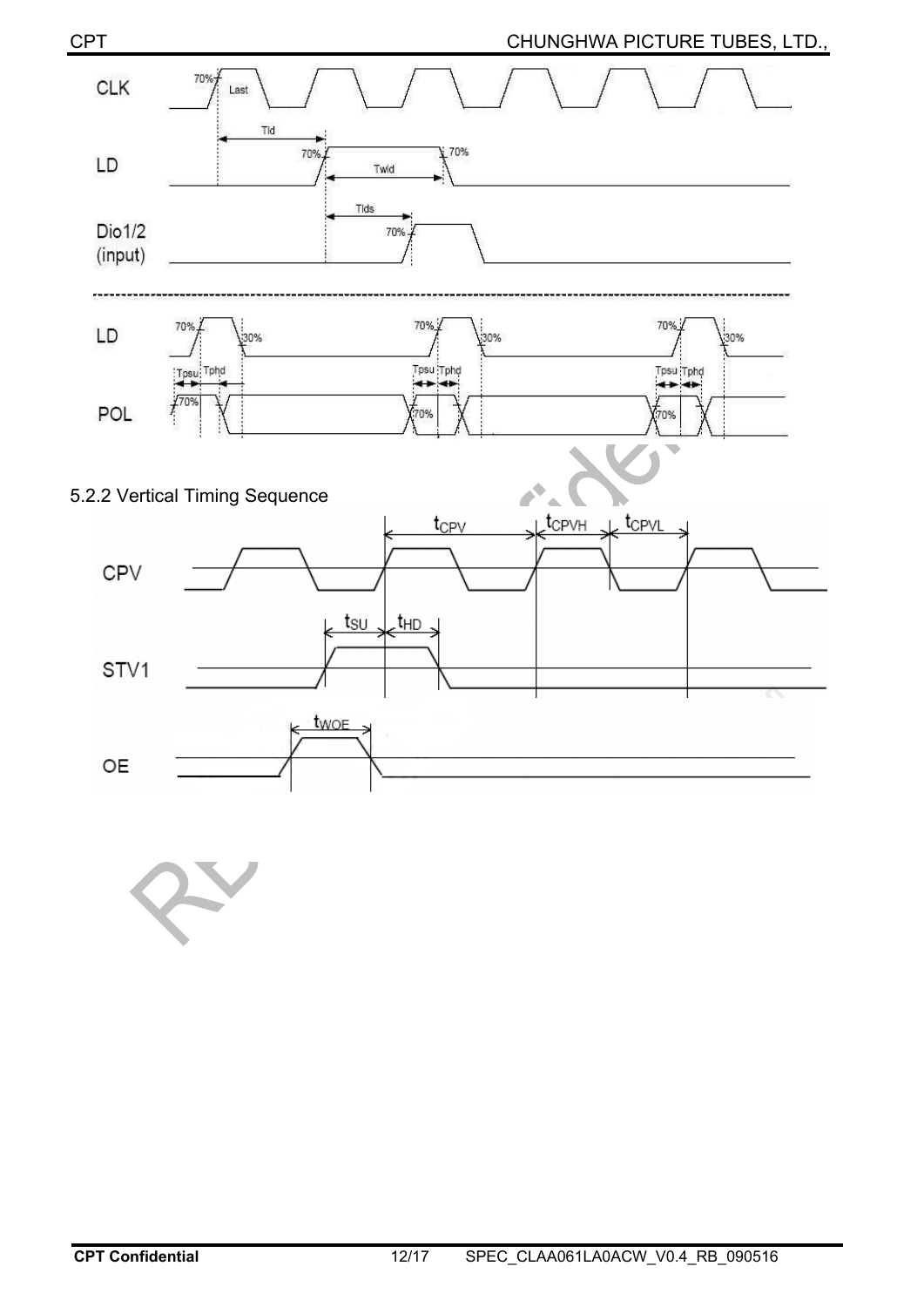# **6. MECHANICAL DIMENSION**

6.1 Front Side





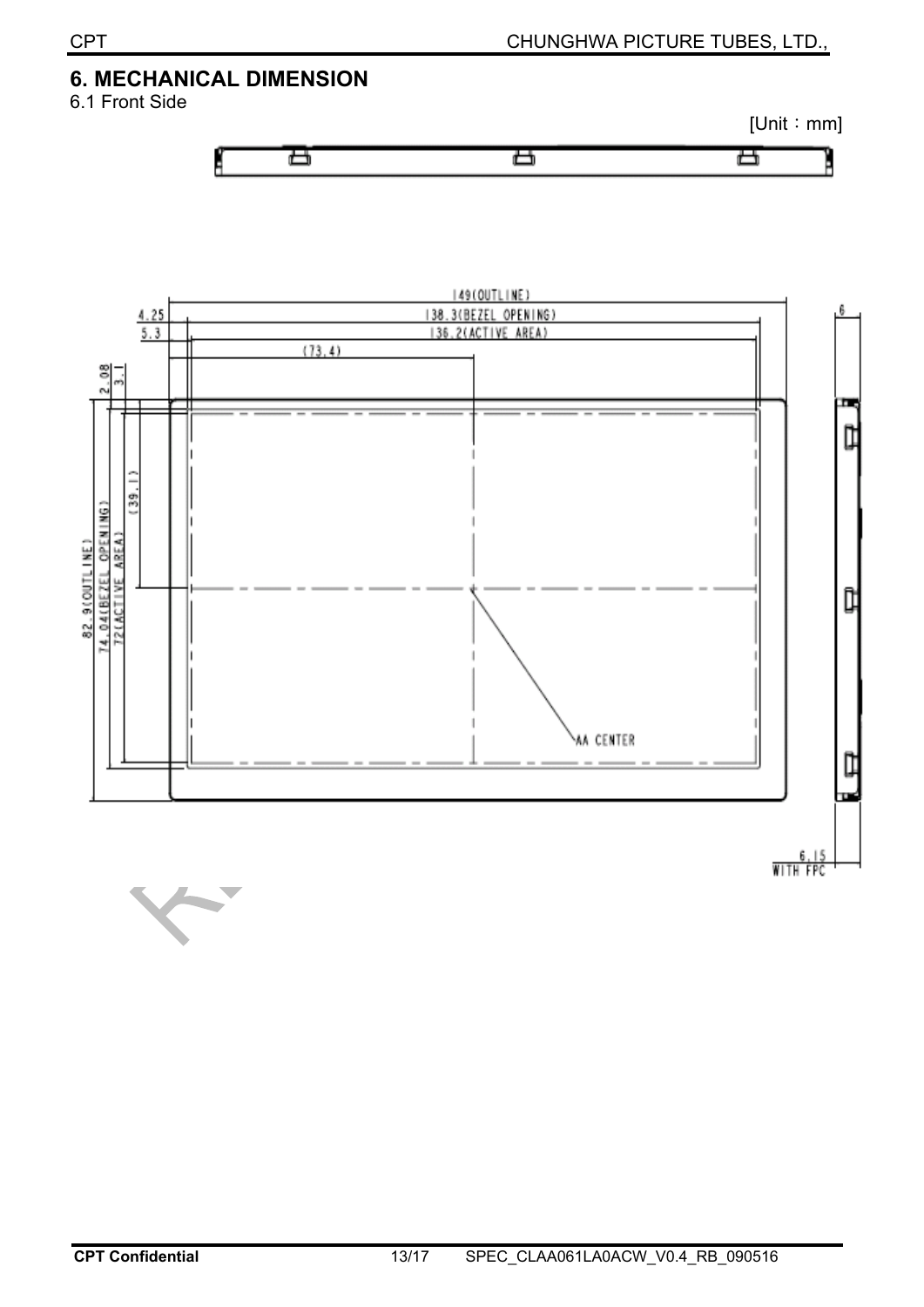#### 6.2 Rear Side

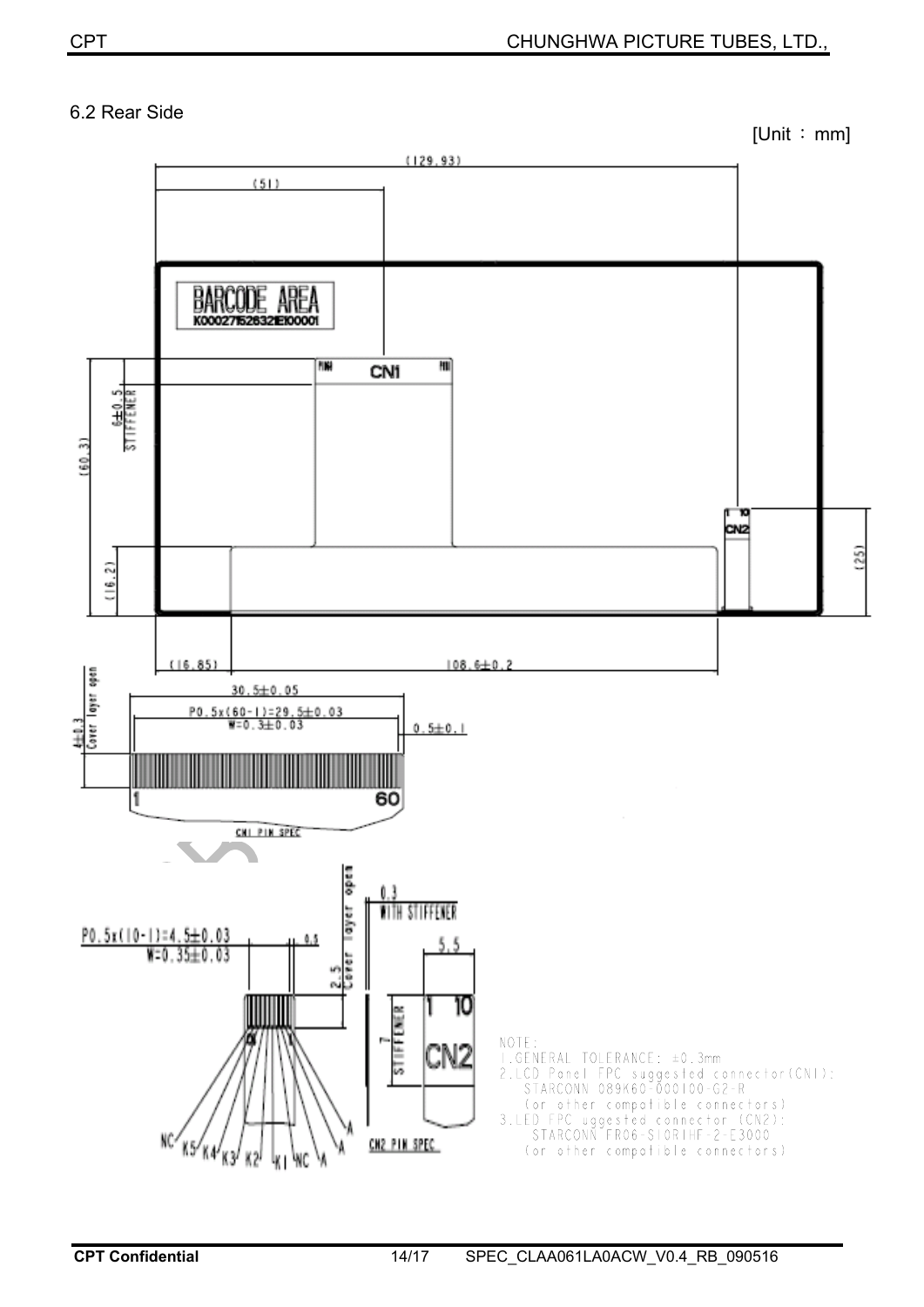|                     |             |                       |                                        |                |                | Ta = $25^{\circ}$ C, V <sub>cc</sub> = 3.3V |                 |             |
|---------------------|-------------|-----------------------|----------------------------------------|----------------|----------------|---------------------------------------------|-----------------|-------------|
|                     | <b>ITEM</b> | <b>SYMBOL</b>         | <b>CONDITION</b>                       | MIN.           | TYP.           | MAX.                                        | <b>UNIT</b>     | <b>Note</b> |
| Constrast Ratio     |             | CR                    | Point-5                                | 320            | 400            |                                             |                 | *1)*2)      |
| uminance*)          |             | Lw                    | Point-5                                | 400            | 500            | --                                          | $\text{cd/m}^2$ | $*1)*3)$    |
| uminance Uniformity |             | $\Delta L$            |                                        |                | 80             | $-$                                         | $\%$            | $*1)*4)$    |
| Response Time       |             | Tr                    |                                        | $-$            | 7              | 12                                          | ms              | $*3)*4)$    |
| (White - Black)     |             | <b>Tf</b>             |                                        | --             | 13             | 18                                          | ms              |             |
| Viewing<br>Angle    | Horizontal  | Ψ                     | $CR \ge 10$<br>Point-5                 | 120            | 140            | $\hspace{0.05cm}$ – $\hspace{0.05cm}$       | $\circ$         | $*1)*2)*5)$ |
|                     | Vertical    | $\boldsymbol{\theta}$ |                                        | 100            | 120            | --                                          | $\circ$         | *1)*2)*5)   |
| Color<br>Coordinate | White       | Wx<br>Wy              | $\theta = \phi = 0^{\circ}$<br>Point-5 | 0.273<br>0.289 | 0.313<br>0.329 | 0.353<br>0.369                              |                 |             |
|                     | Red         | Rx<br>Ry              |                                        | 0.584<br>0.314 | 0.624<br>0.354 | 0.664<br>0.394                              |                 | $*1)$       |
|                     | Green       | Gx<br>Gy              |                                        | 0.262<br>0.600 | 0.302<br>0.640 | 0.342<br>0.680                              |                 |             |
|                     | <b>Blue</b> | Bx<br>By              |                                        | 0.115<br>0.000 | 0.155<br>0.039 | 0.195<br>0.079                              |                 |             |

# **7. OPTICAL CHARACTERISTICS**

Note:

\*1)Measure condition :  $25^\circ$ C +2 $^\circ$ C  $\cdot$  60±10%RH  $\cdot$  under10 Lux in the dark room.BM-5A (TOPCON)  $\cdot$  viewing angle2°.VCC=3.3V  $\cdot$  LED current=100mA  $\cdot$  after 10 minutes operation.



\*2)Definition of contrast ratio:

Measure the point-5 as figure 8-1

Contrast Ratio ( $\text{CR}$ )= (White) Luminance of ON  $\div$  (Black) Luminance of OFF \*3)Definition of luminance:

Measure white luminance on the points-5 as figure8-1

\*4)Definition of Luminance Uniformity:

Measure white luminance on the point 1~9 as figure8-1

 $\triangle L = [L(MIN)/L(MAX)] \times 100$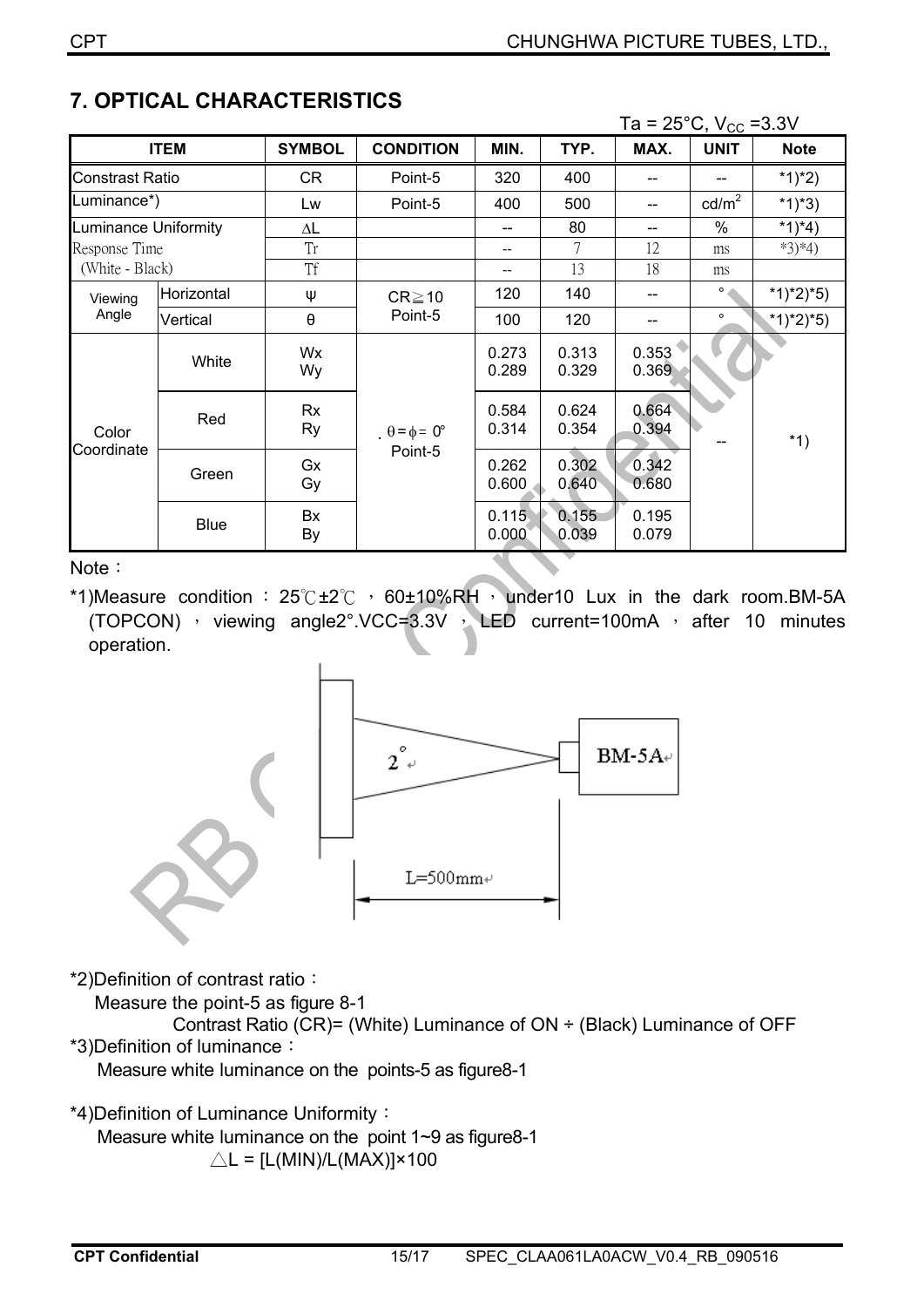

Fig8-1 Measuring point

\*5) Definition of Viewing Angle( $\theta, \psi$ ),refer to Fig8-2 as below  $\ddot{\theta}$ These items are measured by EZ-CONTRAST (ELDIM) in the dark room. (no ambient light).



Fig8-3 Definition of Response Time(White-Black)